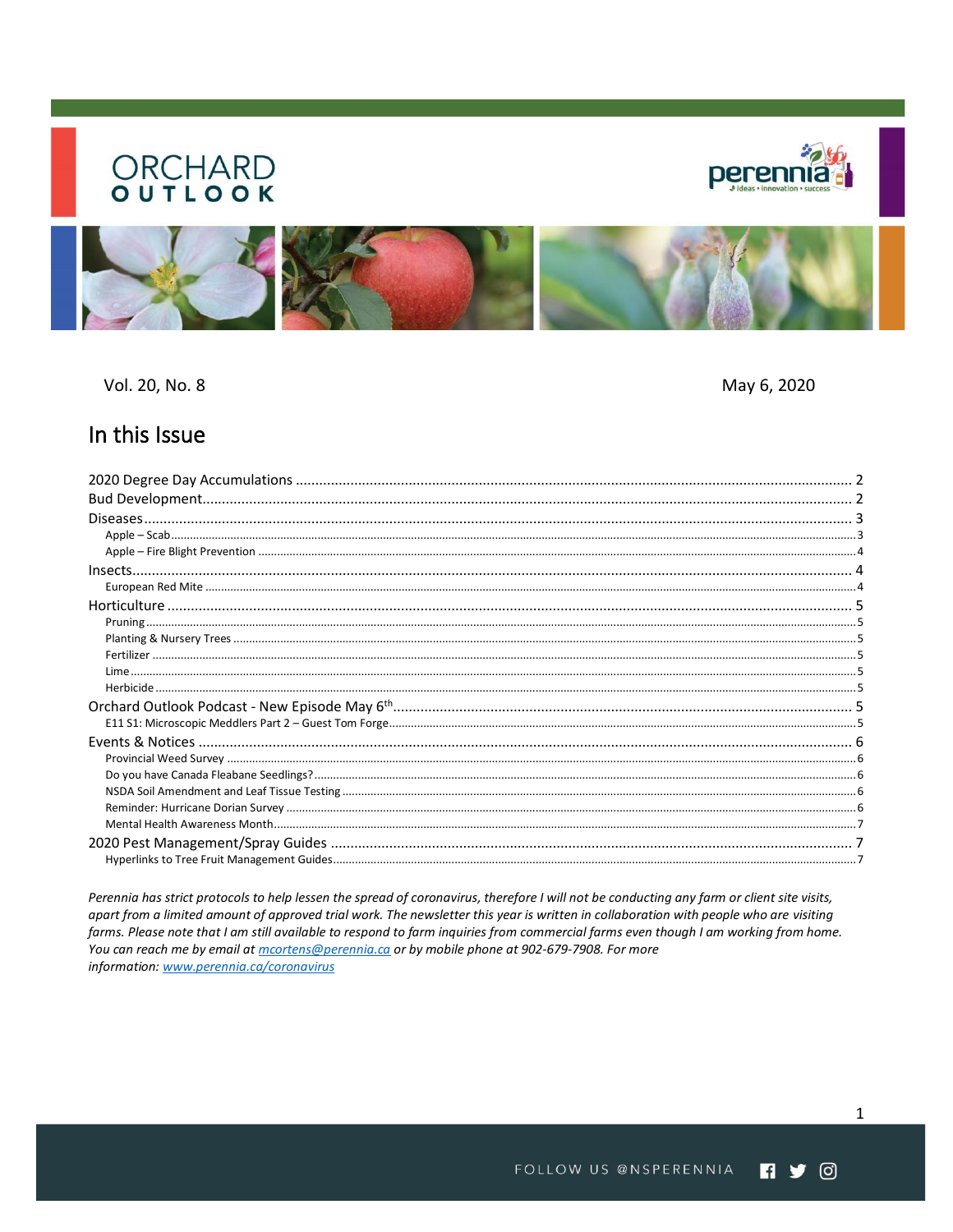## <span id="page-1-0"></span>2020 Degree Day Accumulations

Jeff Franklin writes, "As you can see below, we continue to experience below seasonal temperatures. Looking at the degree-day totals, we are approximately 9 days behind the 10-year average. The current forecast has this trend continuing at least until the middle of May with Ontario experiencing exceptionally cool temperatures that could break records this weekend. Most forecast models predict that we will be affected by this pattern, but spared the worst of it."



Figure 1: Heating degree day accumulations for plant (above 5°C) and insect (above 10°C) development from March 1<sup>st</sup> to May 4<sup>th</sup> for the past 17 seasons. Provided by Jeff Franklin (AAFC).

- Approximately 26% less plant development heat units compared to the 5-year average, and 36% less compared to the 10-year average.
- Approximately 31% less plant development heat units compared to 2019, and 31% less compared with 2018.
- Approximately 57% less insect development heat units compared to the 5-year average, and 65% less compared to the 10-year average.

| –––––––––                     |                          |                                        |  |  |  |
|-------------------------------|--------------------------|----------------------------------------|--|--|--|
| Location                      | Variety                  | <b>Current Stage</b>                   |  |  |  |
| Middle Dyke Rd,               | Idared                   | Half inch green to early tight cluster |  |  |  |
| <b>Kentville</b>              | McIntosh                 | Half inch green                        |  |  |  |
| <b>Kentville Research and</b> | Honeycrisp               | Green tip to % inch green              |  |  |  |
| <b>Development Centre</b>     | Sweet Cherry             | Swollen bud                            |  |  |  |
| <b>Medford</b>                | Gravenstein              | Half inch green                        |  |  |  |
|                               | Idared                   | Half inch green                        |  |  |  |
|                               | Northern Spy             | Green tip                              |  |  |  |
|                               | Honeycrisp               | Green tip                              |  |  |  |
| Greenwich                     | Gravenstein              | Half inch green                        |  |  |  |
|                               | Pear                     | <b>Bud burst</b>                       |  |  |  |
|                               | Peach                    | Half inch green                        |  |  |  |
|                               | Plum                     | Green cluster                          |  |  |  |
| Windsor                       | Honeycrisp               | Green tip                              |  |  |  |
|                               | McIntosh                 | 1/ <sub>4</sub> inch green             |  |  |  |
| Morristown                    | McIntosh, high elevation | Late green tip                         |  |  |  |
|                               |                          |                                        |  |  |  |

#### <span id="page-1-1"></span>Bud Development

Information courtesy of Bill Craig, Alyson Bremner, and Michelle on May 5/6, 2020.

ල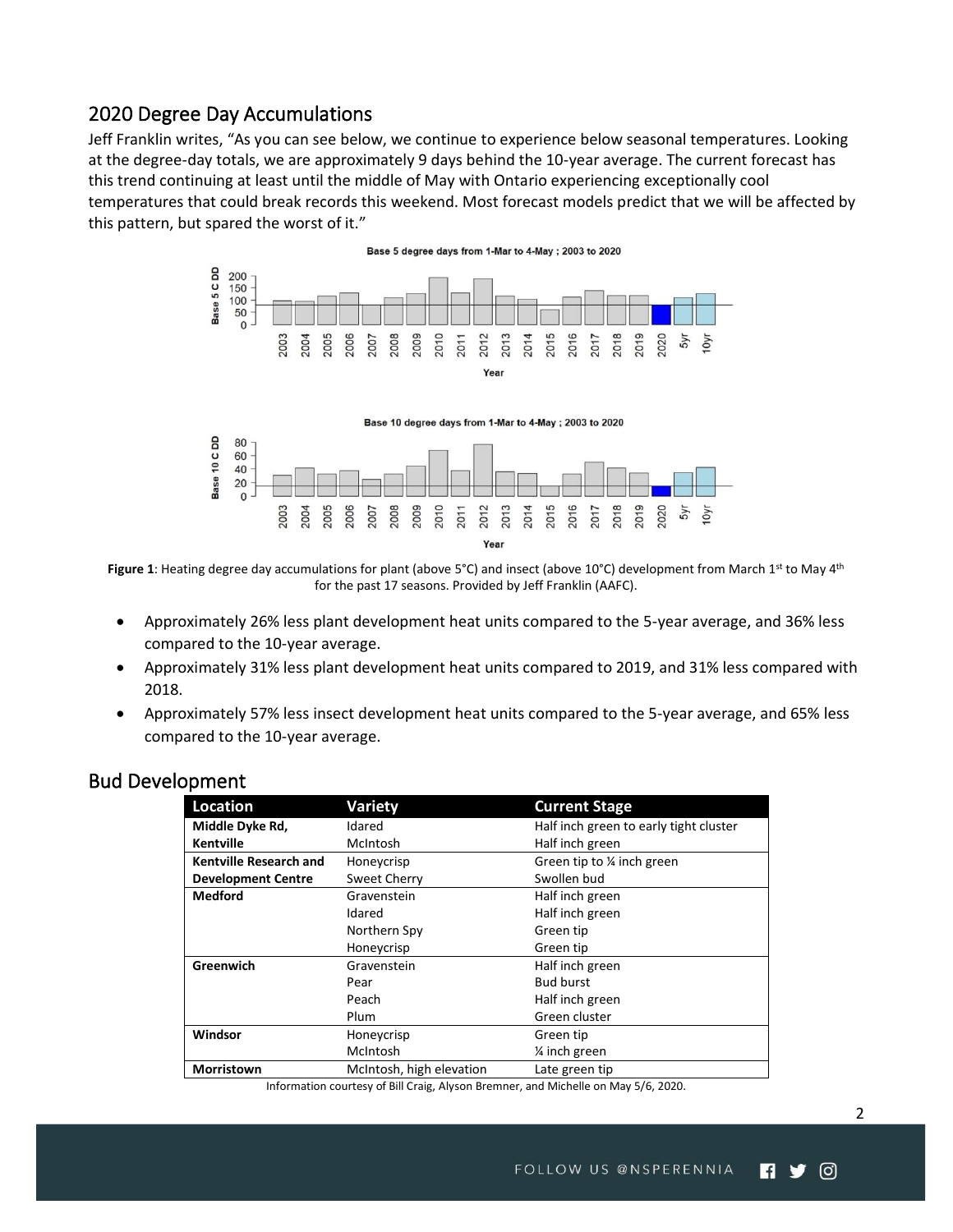

Figure 2: Honeycrisp at green tip to <sup>1</sup> inch green at KRDC. Apple scab is eyeing up all that green tissue.

#### <span id="page-2-0"></span>**Diseases**

#### <span id="page-2-1"></span>**Apple – Scab**

**Table 1:** Apple scab infection events in Canard from April 30th to May 6th , based on the Modified Mills Table.

| No.                              | Start of<br>wetting                | End of<br>wetting                | <b>Infection</b><br>period<br>$(hrs)^1$                                                                                                                                                                                                                    | Average<br>Temp<br>(°C) | Rainfall (mm) | Type<br>(Primary or<br>Secondary) <sup>2</sup>                                           | <b>Ascospore</b><br>maturity <sup>3</sup> | <b>Notes</b>                                                                                                           |
|----------------------------------|------------------------------------|----------------------------------|------------------------------------------------------------------------------------------------------------------------------------------------------------------------------------------------------------------------------------------------------------|-------------------------|---------------|------------------------------------------------------------------------------------------|-------------------------------------------|------------------------------------------------------------------------------------------------------------------------|
| 1                                | Friday,<br>May 1 at<br>6:00 PM     | Saturday,<br>May 2 at<br>5:30 PM | 23.5                                                                                                                                                                                                                                                       | 10.9                    | 4.3           | Primary $-$<br>Moderate                                                                  | 3.0%                                      | None                                                                                                                   |
|                                  |                                    |                                  |                                                                                                                                                                                                                                                            |                         |               | Light = $12$ hrs,<br>moderate = $18$<br>hrs, heavy = $26$<br>hrs                         |                                           |                                                                                                                        |
| 2                                | Monday,<br>May 4 at 2<br><b>AM</b> | Wednesday,<br>May 6 at 9<br>AM.  | 51                                                                                                                                                                                                                                                         | 5.9                     | 4.6           | Primary $-$<br>Heavy<br>Light = $21$ hrs,<br>$moderate = 30$<br>hrs, heavy = $47$<br>hrs | 3.3%                                      | Wetting began<br>in the dark, so<br>ascospore<br>release and the<br>infection period<br>started at 6:00<br>am sunrise. |
| Short Term Forecast <sup>4</sup> |                                    |                                  | Continue to reapply fungicide protection. Rains are expected in the short-<br>term forecast starting on May $7th$ . Ascospores are expected to mature to 3.5%<br>by May 7 <sup>th</sup> . Forecast temperatures averaging 6°C would require 21 hrs of leaf |                         |               |                                                                                          |                                           |                                                                                                                        |

wetness for an infection event to occur.

 $1$  For a high inoculum orchard, a significant number of spores can be released during darkness, so begin calculating leaf wetting regardless of the time of day when the wetting event started. An orchard is considered to have a high inoculum load if last season it had 100 or more scabby leaves observed over 600 shoots.

<sup>2</sup> The weather conditions for an apple scab infection are listed in the Modified Mills Table found in the **Supplement to the Orchard Outlook**.

<sup>3</sup> Assuming a green tip date of Tuesday, April 21st. Please use this as a guide because microclimates will cause conditions to vary on individual farms. <sup>4</sup> All forecasts are estimates. Observe forecasts daily for more accurate predictions.

ම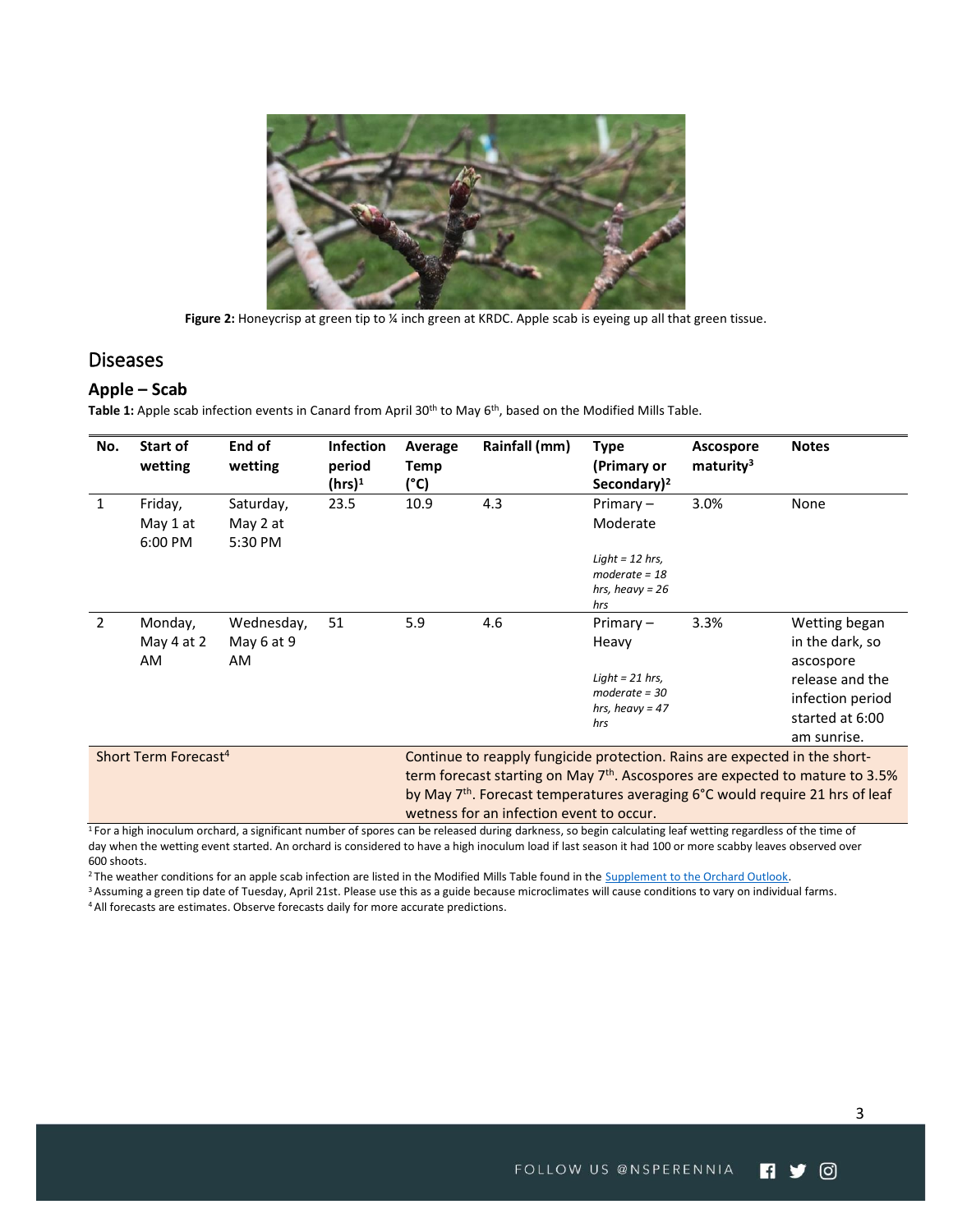Recommendations:

- An extended period of rainfall is forecast for the end of this week. Reapply fungicide protection on a 7-day interval, with a shorter interval after wet weather (cumulative 1-2" rain) or rapid tissue growth. Many of you put on protection last week on Thursday, which is already 6 days ago!
- The newer chemistries with post-infection activity need to dry and stick to tissue to be effective. A protectant like manzate (mancozeb) can redistribute in rains and protect some tissues that were not covered. Scala (AP, group 9) works best in cool spring temperatures and if used as a protectant spray for the next infection it provides post-infection activity for the previous infection of up to 48-72 hrs.
- Always tank mix single site fungicides with a group M for resistance management.
- Early in the season, there is no need to control powdery mildew so products with activity on powdery mildew can be saved for application at half inch green.
- If you plan to use oil for European Red Mite control, Captan should be avoided within 7-14 days of an oil application.
- Note that the new captan containing product Maestro 80 WSP has re-entry periods that differ depending on the orchard density and activity (anywhere from 2-24 days).

#### <span id="page-3-0"></span>**Apple – Fire Blight Prevention**

Recommendations:

- A copper application is recommended when buds have reached green tip. A fixed copper product such as Copper Spray Fungicide (50% copper oxychloride) is recommended because it is resistant to being washed off by rain. Cumulative rainfall of 100 mm will wash away most of the product, which is why it is applied no earlier than green tip. If applied later than green tip, residues that persist on fruitlets can cause russeting. The safety window is closing in some cases.
- Copper can be applied as a tank mix with 0.5% by volume (5 L in 1000 L) dormant oil to increase adherence. Apply in a high water volume to cover plant surfaces. Do not use dormant oil within 14 days of Captan or within 48 hours of freezing temperature. A half rate of an EBDC can be included as extra protection for apple scab.

#### <span id="page-3-1"></span>Insects

#### <span id="page-3-2"></span>**European Red Mite**

Recommendations:

- To be most effective, oil application for ERM should be targeted closer to egg hatch around tight cluster and before pink which is typically around May 10<sup>th</sup>.
- Avoid oil if freezing temperatures will occur within 48 hrs. Nighttime temperatures will again be quite low on May 7<sup>th</sup> and 9<sup>th</sup>.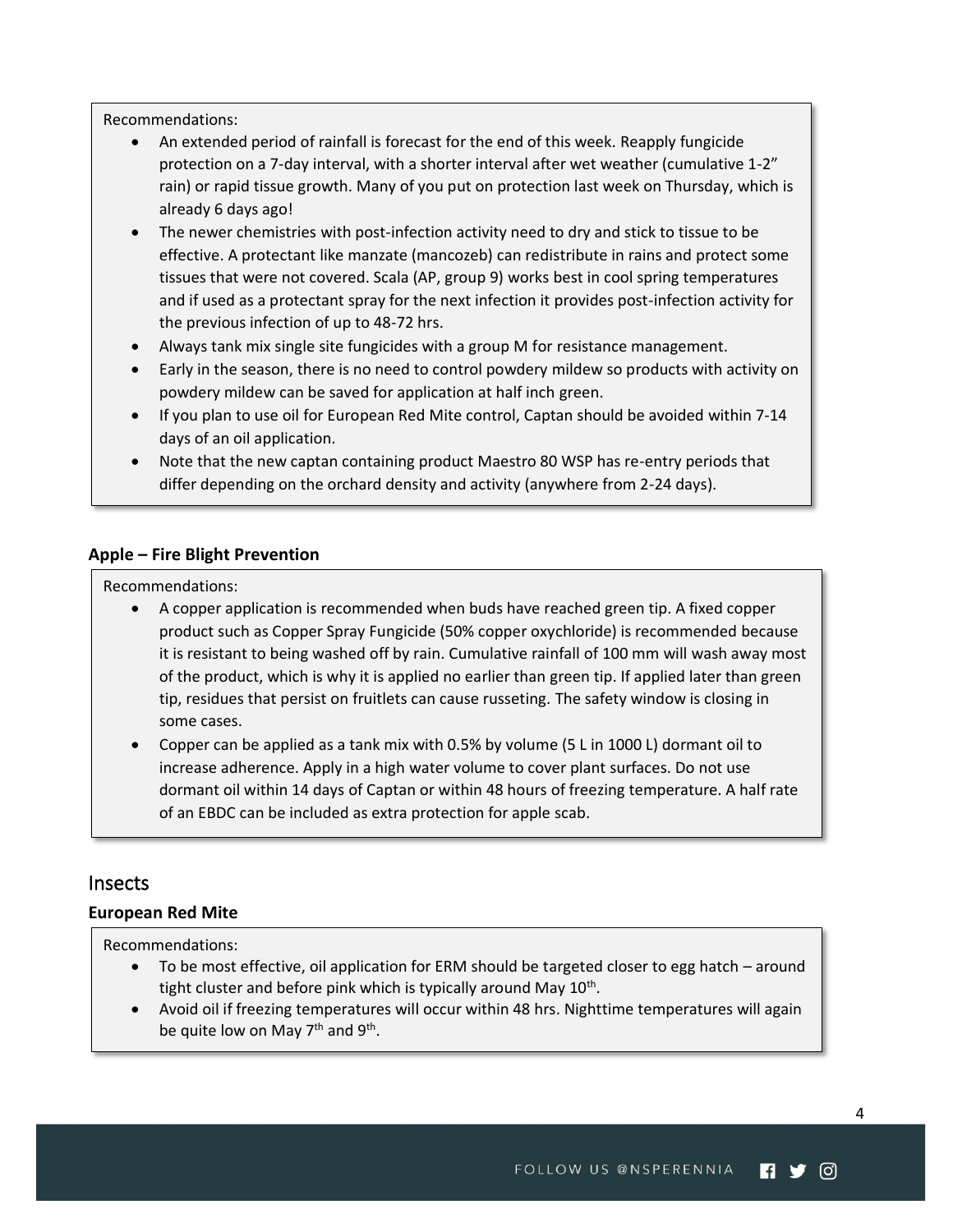# <span id="page-4-0"></span>**Horticulture**

#### <span id="page-4-1"></span>**Pruning**

- Ensure that youngest blocks are pruned first to ensure growth is directed into desirable leader and terminal extension.
- Large thinning-out cuts will reduce the most bud load in the least amount of time.
- Mature blocks can be pruned later and are best when pruned prior to bloom. However, with the labour shortage this year summer pruning might be a good option to consider.

#### <span id="page-4-2"></span>**Planting & Nursery Trees**

- Trees should not be planted in waterlogged soil. Newly planted trees should be pruned for tree structure and supported as early as possible after planting.
- For a high value crop like apple, always consider tile drainage. Evaluate the landscape for pooling water and poor plant growth to use the information when you arrange for tile drainage.
- Remember to document the quality of your nursery trees with pictures and notes.

#### <span id="page-4-3"></span>**Fertilizer**

• Bud break to bloom is the ideal time for granular fertilizer application to maximize tree growth.

<span id="page-4-4"></span>**Lime**

• Lime applied in spring works best when applied as soon as possible to get the product working in the top layer of soil. The provincial [limestone trucking assistance](https://novascotia.ca/programs/limestone-trucking-assistance/) program is open.

#### <span id="page-4-5"></span>**Herbicide**

- Studies have shown maintaining weed free strips from bud break to 30-days after full bloom has the greatest impact on tree growth and yield. Timely herbicide application will ensure you make the most of the weed free window.
- Tips on avoiding herbicide injury on trees:
	- o Take care not to apply herbicides to root suckers, foliage, bark (especially when young and green)
	- o Minimize drift by applying on wind-free days
	- $\circ$  Refer to the recommended volume of water on the label for applying product
	- $\circ$  Refer to recommended rates based on tree age, weeds present, soil type, and organic matter
	- o Avoid overlapping applications

# <span id="page-4-6"></span>Orchard Outlook Podcast - New Episode May 6<sup>th</sup>

#### <span id="page-4-7"></span>**E11 S1: Microscopic Meddlers Part 2 – Guest Tom Forge**



Dr. Tom Forge is a research soil ecologist and nematologist for Agriculture and Agri-Food Canada, at the Summerland Research and Development Centre. He's captivated by the diversity of micro-animals in the soil – especially nematodes that are economically important plant parasites.

Tom shares insights from his research program that is focused on replant management for perennial fruit crops and the ecology and management of plant-parasitic nematodes. Tom explains exactly who is taking microscopic munches out of your root systems and feeding on productivity. You can listen on any podcast streaming service or at:<https://anchor.fm/orchard-outlook>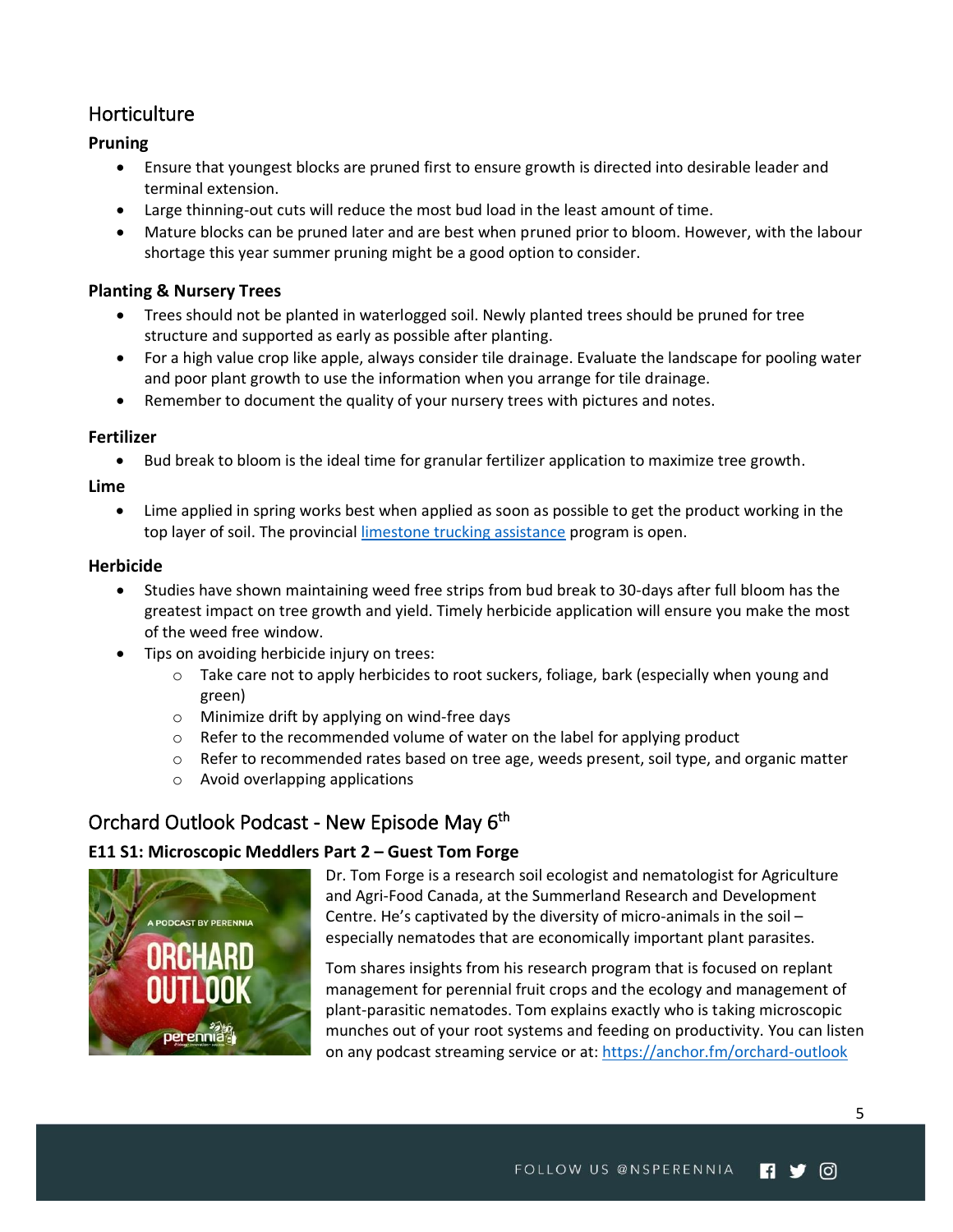## <span id="page-5-0"></span>Events & Notices

#### <span id="page-5-1"></span>**Provincial Weed Survey**

The Nova Scotia Department of Agriculture will again be conducting the rotating annual weed survey. This year, the survey will focus on apple orchards and pasture fields. Staff will be reaching out to a random sample of growers to identify pasture fields or orchard blocks which will be surveyed to identify what weeds are present. The annual weed survey will help establish a baseline of weed populations by crop throughout the province, identify any noxious/new weed introductions, and help identify development of herbicide resistance. By conducting surveys in subsequent years, the department will be able to use the information gathered from the surveys to assess management practices and determine changes in species composition and densities. This can prove to be important in identifying research needs and developing weed management recommendations for extension personnel. If you have any questions regarding the survey please feel free to contact Angela Gourd, Plant Protection Coordinator, at 902-956-0981 or by email [Angela.Gourd@novascotia.ca](mailto:Angela.Gourd@novascotia.ca)

#### <span id="page-5-2"></span>**Do you have Canada Fleabane Seedlings?**

Sonny Murray is looking for samples of Canada Fleabane. Glyphosate resistance is widespread in this weed in Ontario and parts of Quebec. The weed population appears to be increasing but we do not know if it is resistant. Please mark the location of the weed on your property using a pin on Google maps and email the pin to Sonny at [smurray@perennia.ca.](mailto:smurray@perennia.ca)



#### <span id="page-5-3"></span>**NSDA Soil Amendment and Leaf Tissue Testing**

In addition to soil testing, the Department of Agriculture Animal and Plant Lab will be providing soil amendment and tissue testing to Registered Farms. During these critical times moving into the 2020 growing season, this will help to ensure quality crop yields and environmental protection. This decision was made with the current COVID-19 (https://novascotia.ca/coronavirus/) orders and the health and safety of our clients and staff in mind. Please Note: In order to follow Public Health orders to promote social distancing and minimize the number of people in our buildings, all samples must be submitted to the lab using a courier service. In addition, we will continue to work with a minimal number of staff members on-site and for this reason, sample turnaround times will be delayed. Soil amendment and plant tissue testing is scheduled to begin the week of May 4, 2020. The continuation of this testing is subject to the COVID-19 orders so can change at any time. We will update you with any changes to laboratory services as soon as they become available. Please contact the laboratory with any questions by Email: LabServices@novascotia.ca or Phone: 902-893-6565.

#### <span id="page-5-4"></span>**Reminder: Hurricane Dorian Survey**

On April 9, 2020 the Nova Scotia Department of Agriculture sent out an invitation to Nova Scotia agricultural producers to fill out a survey: Hurricane Dorian Impact on Nova Scotia Agriculture on September 7-8, 2019. This is to notify you that the survey deadline will be extended until May 11, allowing one additional week to complete the survey. The purpose of the survey is to examine the crop loss and extraordinary costs incurred as a direct result of Hurricane Dorian to Nova Scotia farms. It is important that *only* Hurricane Dorian related information is included in this survey. The intended respondents for this survey are Nova Scotia agricultural producers. If you have questions, please contact [prm@novascotia.ca.](mailto:prm@novascotia.ca) The survey will take approximately 15-20